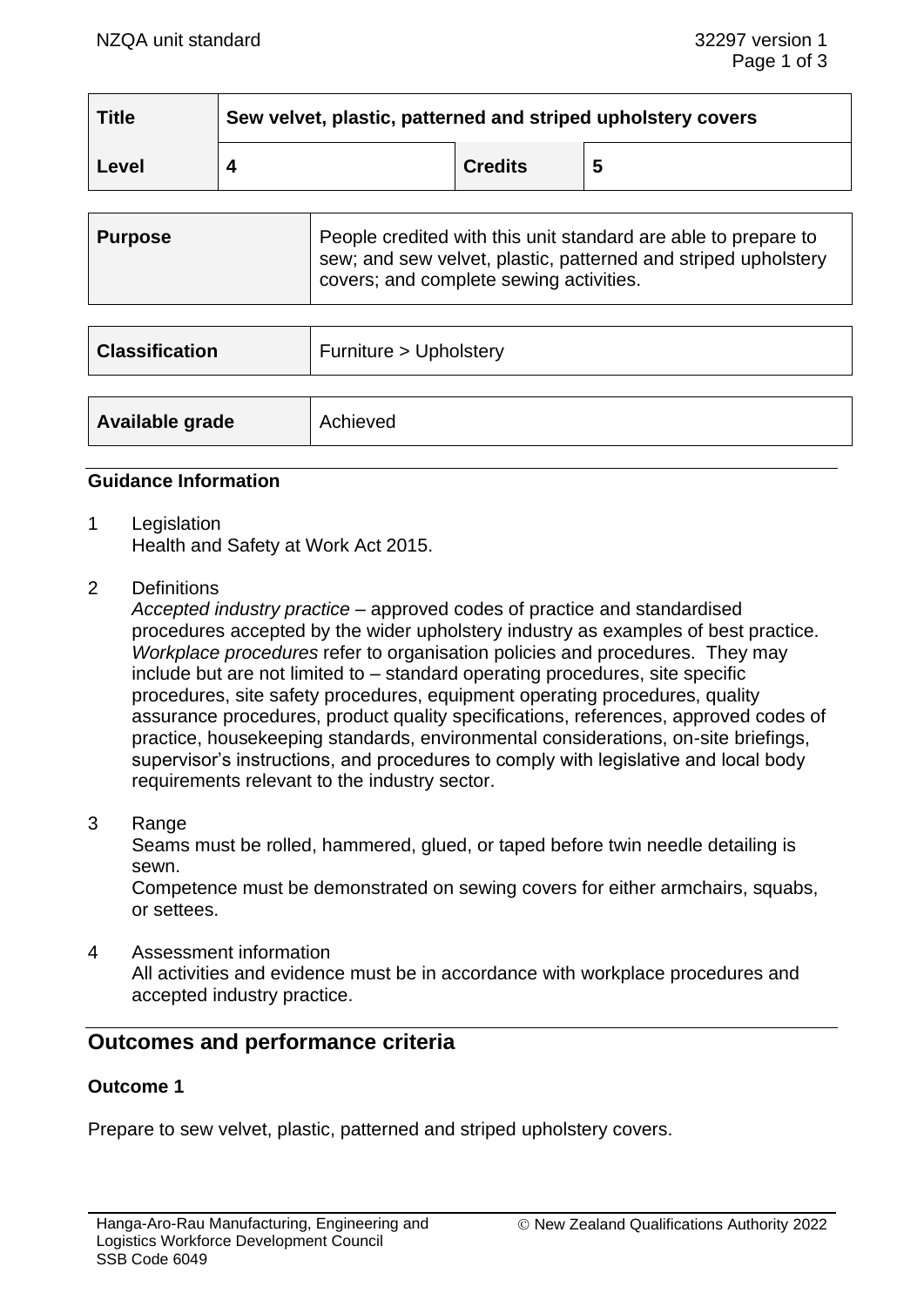## **Performance criteria**

- 1.1 Job specifications are obtained and interpreted.
	- Range item being sewn, number of items, sewing plan, seam detailing, timeframe.
- 1.2 Materials for the job are obtained in accordance with job specifications.
- 1.3 Machine is prepared in accordance with job specifications.

Range threaded, feet, needle.

1.4 Seam is sewn, and stitch size and tensions are checked and adjusted.

#### **Outcome 2**

Sew velvet, plastic, patterned and striped upholstery covers.

#### **Performance criteria**

- 2.1 Panels are sewn together, and stitch size and tensions are checked and adjusted in accordance with job specifications.
	- Range checkpoints matched, no walking of fabric, even salvedge, correct pile direction, no puckering.
- 2.2 Seam detailing is sewn in accordance with job specifications.
- 2.3 Beginning and end of seams are back tacked in accordance with job specifications.
- 2.4 Upholstery covers are sewn and completed within the specified time.

## **Outcome 3**

Complete sewing activities.

# **Performance criteria**

- 3.1 Work area is cleaned and cleared of tools, debris, and any excess material.
- 3.2 Supervisor is informed of completion of job.

| <b>Replacement information</b> | This unit standard, unit standard 32296 and unit standard<br>32427 replaced unit standard 25588. |
|--------------------------------|--------------------------------------------------------------------------------------------------|
|--------------------------------|--------------------------------------------------------------------------------------------------|